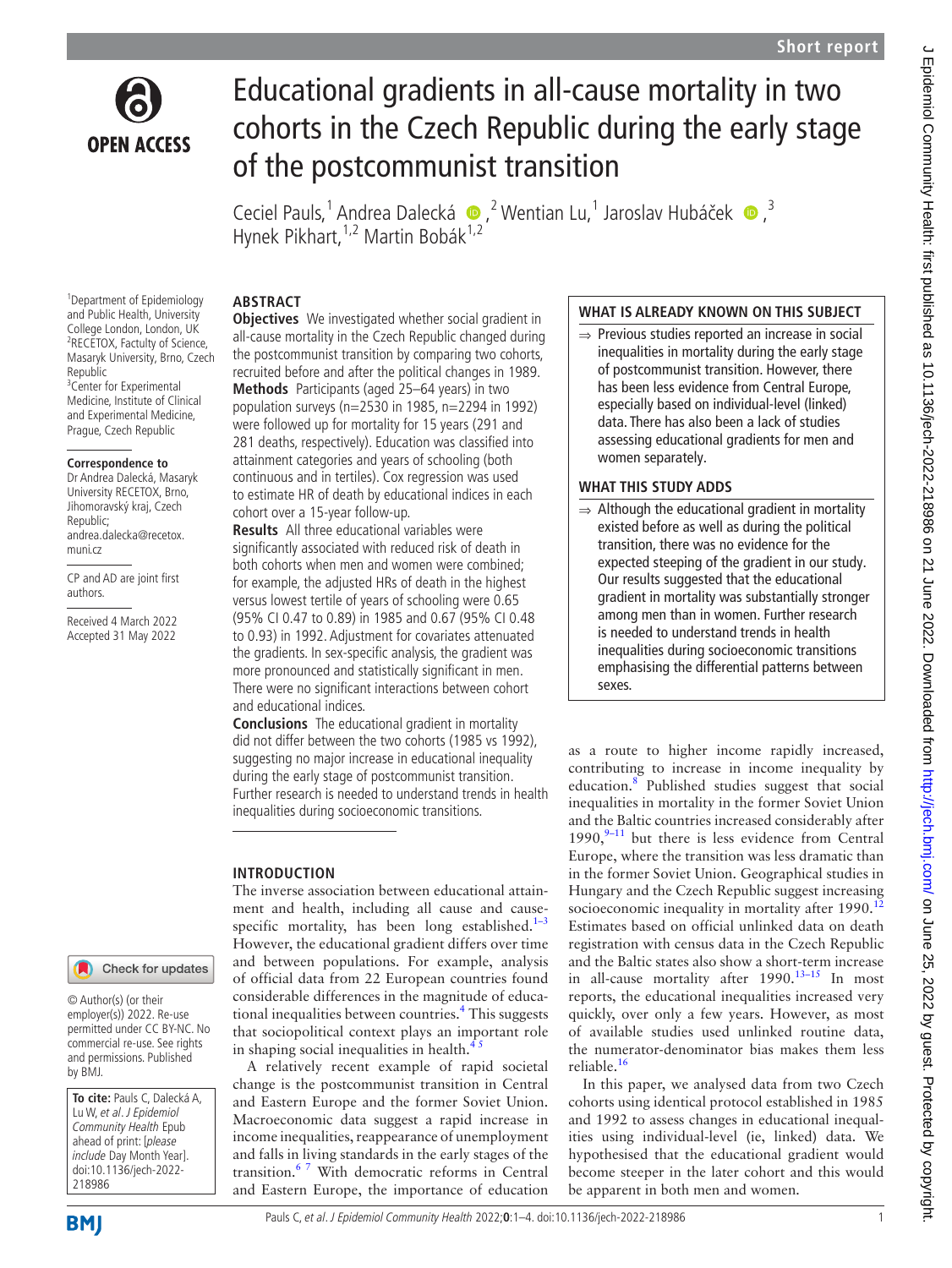#### **METHODS**

We used data from the 1985 and 1992 population studies conducted as part of the WHO MONICA Project<sup>[17](#page-3-8)</sup> in a 1% random age-sex-stratified sample of men and women aged 25–64 in of six Czech districts (more detail is available elsewhere $^{18}$ ). In total, 2573 and 2353 participants were recruited in 1985 and 1992 (response rate 84% and 73%), respectively. Participants with missing data on education, marital status and cardiovascular risk factors were excluded, leaving 2530 and 2294, respectively, in the analytical sample.

Education was assessed by two indices. First, educational attainment was reported in categories, which were classified into primary, secondary and university education. Second, participants reported how many years they spent in education; this information was used both as continuous variable (years of schooling) and classified in tertiles by cohort. Covariates (potential confounders or mediators) included marital status (recoded into binary variable married vs single/widowed/divorced), ever smoking cigarettes (yes vs no), height (metres), body mass index (BMI, calculated as  $kg/m<sup>2</sup>$ ), high-density lipoproteins cholesterol (mmol/L), total cholesterol (mmol/L), high blood pressure (yes vs no; greater than or equal to 140mm Hg/90mm Hg or current treatment with antihypertensive medication).

Deaths among study participants were ascertained via linkage with the national mortality register. For the present analysis, the follow-up time was restricted to 15years for each cohort (ie, until 31 December 2000 for the 1985 cohort and until 31 December 2007 for the 1992 cohort). Cox proportional hazard regression was conducted to determine the association between education and all-cause mortality in each cohort in both sexes combined and separately for men and women. Age-adjusted models were estimated first, followed by multivariable models adjusted for covariates (age, BMI, height, cholesterol, high blood pressure,

smoking status and marital status). The HRs along with their corresponding 95% CIs were estimated using Cox regression. Terms of interaction between educational variables (one per model) and cohort were fitted to assess whether the educational gradient differed between cohorts. All analyses were performed in Stata software (V.16.1).

# **RESULTS**

The descriptive statistics of the characteristics of the combined analytical sample and stratified by sex are reported in [table](#page-1-0) 1. Over 15-year follow-up, there were 291 deaths in the 1985 cohort and 281 deaths in the 1992 cohorts. There were only minor differences in covariates between the two cohorts. However, the numbers and proportions of deaths during follow-up were substantially lower in the 1992 vs the 1985 cohort.

[Table](#page-2-0) 2 presents the age-adjusted and fully adjusted HRs of all-cause mortality for both sexes combined and separately for men and women. For both sexes combined, the gradient in all-cause mortality by all educational indices was significant in age-adjusted models in both cohorts. Each additional year of schooling was associated with reduction in mortality risk by 6% (HR 0.94, 95% CI 0.90 to 0.98) and 7% (HR 0.93, 95% CI0.90 to 0.97), respectively. After adjustment for covariates, the HRs were attenuated and only the association of years of schooling remained significant in both cohorts. When data were analysed separately by sex, a clear educational and statistically significant gradient was only seen in men. Crucially, the gradients, in both sexes, were similar between the cohorts, and there was no suggestion that the gradient became steeper in the 1992 cohort. None of the interactions between cohort and any educational indicators were statistically significant (all  $p > 0.5$ , not shown).

<span id="page-1-0"></span>

|                                                       | <b>Men</b>    |              | Women         |              |
|-------------------------------------------------------|---------------|--------------|---------------|--------------|
|                                                       | 1985          | 1992         | 1985<br>1293  | 1992<br>1183 |
| No of individuals                                     | 1237          | 1111         |               |              |
| Age group                                             |               |              |               |              |
| $25 - 34$                                             | 24.4% (302)   | 21.8% (242)  | 24.7% (319)   | 21.6% (256)  |
| $35 - 44$                                             | 23.4% (289)   | 31.3% (348)  | 26.1% (337)   | 29.5% (349)  |
| $45 - 54$                                             | 27.2% (336)   | 27.1% (301)  | 25.7% (332)   | 25.9% (306)  |
| $55 - 64$                                             | 25.1% (310)   | 19.8% (220)  | 23.6% (305)   | 23.0% (272)  |
| <b>Marital status</b>                                 |               |              |               |              |
| <b>Married</b>                                        | 86.3% (1,068) | 83.7% (930)  | 81.9% (1,059) | 80.5% (952)  |
| Single/widowed/divorced                               | 13.7% (169)   | 16.3% (181)  | 18.1% (234)   | 19.5% (231)  |
| Education                                             |               |              |               |              |
| Primary                                               | 63.3% (783)   | 61.8% (686)  | 68.1% (880)   | 58.7% (694)  |
| Secondary                                             | 28.1% (347)   | 26.8% (298)  | 27.2% (351)   | 35.5% (420)  |
| University                                            | 8.7% (107)    | 11.4% (127)  | $4.8\%$ (62)  | $5.8\%$ (69) |
| Years of schooling                                    |               |              |               |              |
| (Median)                                              | 12            | 11           | 11            | 11           |
| High blood pressure                                   | 25.9% (320)   | 25.7% (286)  | 33.3% (430)   | 26.6% (315)  |
| Ever smoking                                          | 44.8% (554)   | 39.5% (439)  | 23.8% (308)   | 23.3% (275)  |
| BMI mean (SD)                                         | 27.04 (3.92)  | 27.09 (3.83) | 27.31 (5.37)  | 26.87 (5.36) |
| Cholesterol mean (SD)                                 | 6.21(1.28)    | 5.98(1.28)   | 6.17(1.24)    | 5.95 (1.28)  |
| Height mean (SD)                                      | 1.74(0.07)    | 1.75(0.07)   | 1.61(0.06)    | 1.62(0.06)   |
| HDL mean (SD)                                         | 1.35(0.36)    | 1.32(0.36)   | 1.57(0.36)    | 1.52(0.38)   |
| Deaths during follow-up                               | 15.0% (185)   | 16.5% (183)  | 8.2% (106)    | $8.3\%$ (98) |
| BMI, body mass index; HDL, high-density lipoproteins. |               |              |               |              |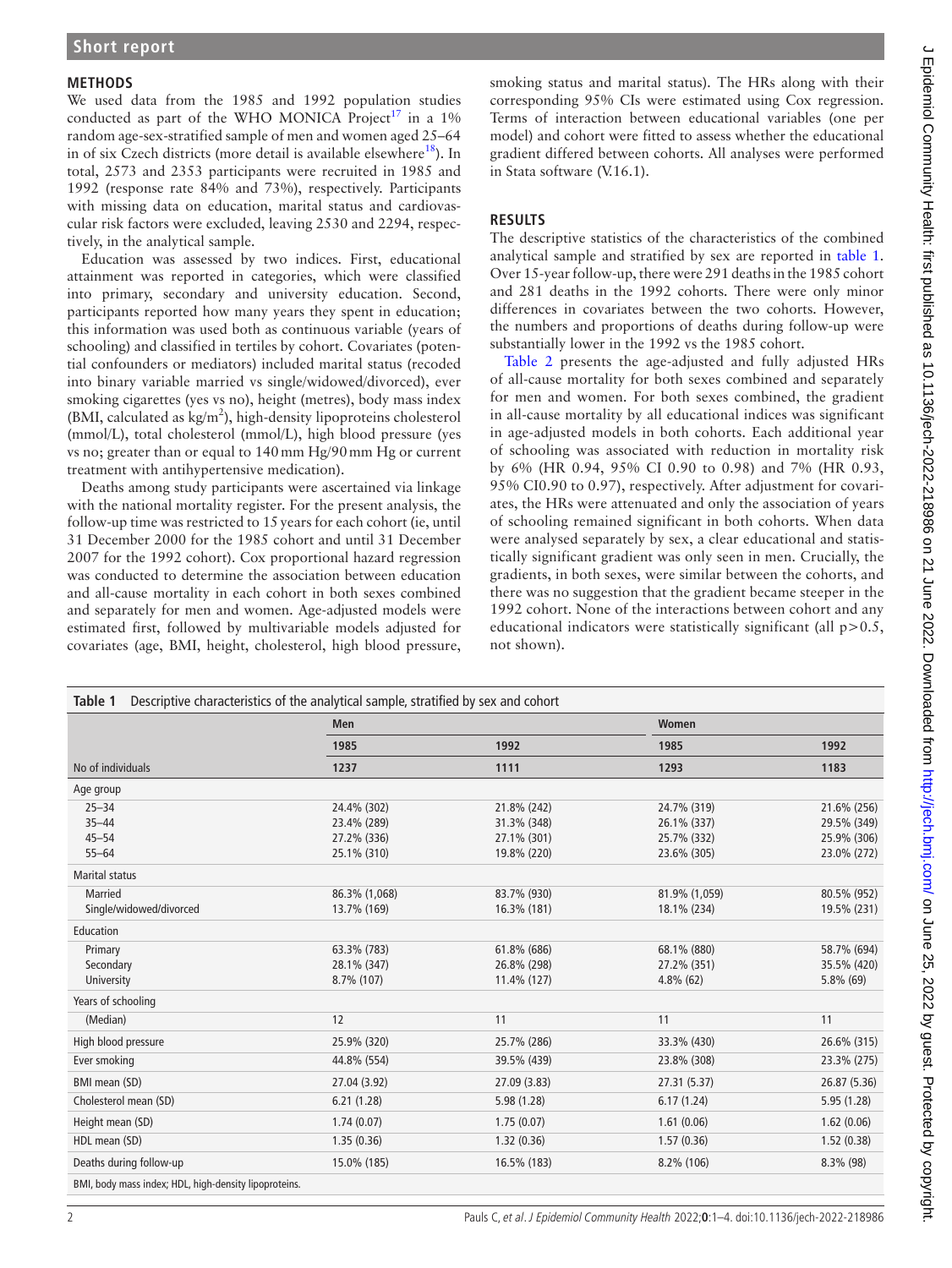<span id="page-2-0"></span>

|                                                                                                   | Age adjusted                                               |                                                            | Fully adjusted*                                            |                                                            |
|---------------------------------------------------------------------------------------------------|------------------------------------------------------------|------------------------------------------------------------|------------------------------------------------------------|------------------------------------------------------------|
|                                                                                                   | 1985                                                       | 1992                                                       | 1985                                                       | 1992                                                       |
| Men and women combined (also adjusted for sex)                                                    |                                                            |                                                            |                                                            |                                                            |
| Education                                                                                         |                                                            |                                                            |                                                            |                                                            |
| Primary<br>Secondary<br>University<br>P value for trend                                           | 1.0<br>$0.78(0.59 - 1.04)$<br>$0.61$ (0.35-1.05)<br>0.021  | 1.0<br>$0.81(0.62 - 1.07)$<br>$0.70(0.44 - 1.10)$<br>0.051 | 1.0<br>$0.81(0.60 - 1.08)$<br>$0.67(0.39 - 1.17)$<br>0.058 | 1.0<br>$0.88(0.66 - 1.17)$<br>$0.80(0.51 - 1.27)$<br>0.237 |
| Years of schooling                                                                                |                                                            |                                                            |                                                            |                                                            |
| Lowest tertile<br>Medium<br>Highest tertile<br>P value for trend<br>Years of schooling (per year) | 1.0<br>$0.92(0.70 - 1.19)$<br>$0.65(0.47-0.89)$<br>0.011   | 1.0<br>$0.88(0.65 - 1.20)$<br>$0.67(0.48 - 0.93)$<br>0.018 | 1.0<br>$0.94(0.72 - 1.23)$<br>$0.71(0.51 - 0.99)$<br>0.055 | 1.0<br>$0.91(0.67 - 1.23)$<br>$0.76(0.55 - 1.07)$<br>0.115 |
| P value                                                                                           | $0.94(0.90 - 0.98)$<br>0.007                               | $0.93(0.90 - 0.97)$<br>0.001                               | $0.95(0.91 - 0.99)$<br>0.028                               | $0.95(0.91 - 0.99)$<br>0.019                               |
| Men                                                                                               |                                                            |                                                            |                                                            |                                                            |
| Education                                                                                         |                                                            |                                                            |                                                            |                                                            |
| Primary<br>Secondary<br>University<br>P value for trend                                           | 1.0<br>$0.78(0.55 - 1.10)$<br>$0.57(0.31 - 1.06)$<br>0.033 | 1.0<br>$0.84(0.60 - 1.18)$<br>$0.67(0.40 - 1.12)$<br>0.088 | 1.0<br>$0.82$ (0.58-1.16)<br>$0.66(0.35 - 1.22)$<br>0.101  | 1.0<br>$0.86(0.61 - 1.22)$<br>$0.72$ (0.43-1.20)<br>0.159  |
| Years of schooling                                                                                |                                                            |                                                            |                                                            |                                                            |
| Lowest tertile<br>Medium<br>Highest tertile<br>P value for trend                                  | 1.0<br>$0.94(0.67 - 1.30)$<br>$0.61$ (0.42-0.90)<br>0.016  | 1.0<br>$0.83(0.56 - 1.23)$<br>$0.66(0.45 - 0.95)$<br>0.025 | 1.0<br>$0.98(0.70 - 1.37)$<br>$0.70(0.47 - 1.03)$<br>0.090 | 1.0<br>$0.81(0.55 - 1.20)$<br>$0.72$ (0.49-1.05)<br>0.068  |
| Years of schooling (per year)                                                                     |                                                            |                                                            |                                                            |                                                            |
| P value                                                                                           | $0.94(0.89 - 0.99)$<br>0.012                               | $0.92(0.88 - 0.97)$<br>0.001                               | $0.95(0.91 - 1.00)$<br>0.058                               | $0.94(0.89 - 0.98)$<br>0.008                               |
| Women                                                                                             |                                                            |                                                            |                                                            |                                                            |
| Education                                                                                         |                                                            |                                                            |                                                            |                                                            |
| Primary<br>Secondary<br>University<br>P value for trend                                           | 1.0<br>$0.83(0.49 - 1.39)$<br>$0.80(0.25 - 2.54)$<br>0.453 | 1.0<br>$0.76(0.47 - 1.23)$<br>$0.86(0.31 - 2.36)$<br>0.331 | 1.0<br>$0.85(0.50 - 1.45)$<br>$0.87(0.27 - 2.80)$<br>0.572 | 1.0<br>$0.95(0.58 - 1.55)$<br>1.25 (0.45-3.49)<br>0.915    |
| Years of schooling                                                                                |                                                            |                                                            |                                                            |                                                            |
| Lowest tertile<br>Medium<br>Highest tertile<br>P value for trend                                  | 1.0<br>$0.85(0.55 - 1.32)$<br>$0.82$ (0.46-1.48)<br>0.408  | 1.0<br>$0.96(0.60 - 1.55)$<br>$0.69(0.33 - 1.44)$<br>0.376 | 1.0<br>$0.86(0.55 - 1.34)$<br>$0.88(0.48 - 1.62)$<br>0.552 | 1.0<br>$1.16(0.71 - 1.90)$<br>$0.93(0.44 - 1.98)$<br>0.890 |
| Years of schooling (per year)                                                                     |                                                            |                                                            |                                                            |                                                            |
| P value                                                                                           | $0.96(0.89 - 1.05)$<br>0.367                               | $0.97(0.89 - 1.05)$<br>0.460                               | $0.97(0.89 - 1.06)$<br>0.514                               | $1.01(0.93 - 1.10)$<br>0.799                               |

BMI, body mass index.

# **DISCUSSION**

The main objective of these analyses was to compare educational gradients in all-cause mortality in two cohorts established before and during the early stage of the postcommunist transformation in the Czech Republic. The results suggested that (1) educational gradients in mortality existed in both cohorts, (2) were pronounced only among men and (3) the gradients were of similar magnitude in both cohorts. These data, therefore, do not suggest a major divergence of educational inequalities of mortality.

Some of findings are unexpected. First, the lack of clear gradient in women was surprising, since official statistics have shown educational inequality in mortality in both sexes.<sup>13</sup> The stronger association between educational level and mortality in men might be explained by differences in health behaviours among women and men (men

are more likely to follow unhealthy and risky behaviours) that might consequently contribute to higher specific mortality to, for example, accidents, lung cancer.<sup>[19](#page-3-10)</sup>

Second, since the majority of published reports suggest an increase in social inequalities in mortality during the early stage of postcommunist transition,<sup>9</sup> <sup>12</sup> <sup>15</sup> we expected a similar pattern in these cohorts. However, there was no evidence for the expected steeping of the gradient.

Previous studies in the Czech Republic generally found increase in educational differences in all-cause mortality, despite some exceptions between particular categories for both men and women.<sup>12 13 20</sup> Increasing inequalities were also reported in Poland, Hungary, Estonia and Lithuania from 1990 to 2000,<sup>15</sup> Russia from 1[9](#page-3-4)89 to  $2001<sup>9</sup>$  and Estonia from 1989 to  $2000<sup>14</sup>$  $2000<sup>14</sup>$  $2000<sup>14</sup>$  indicating that the